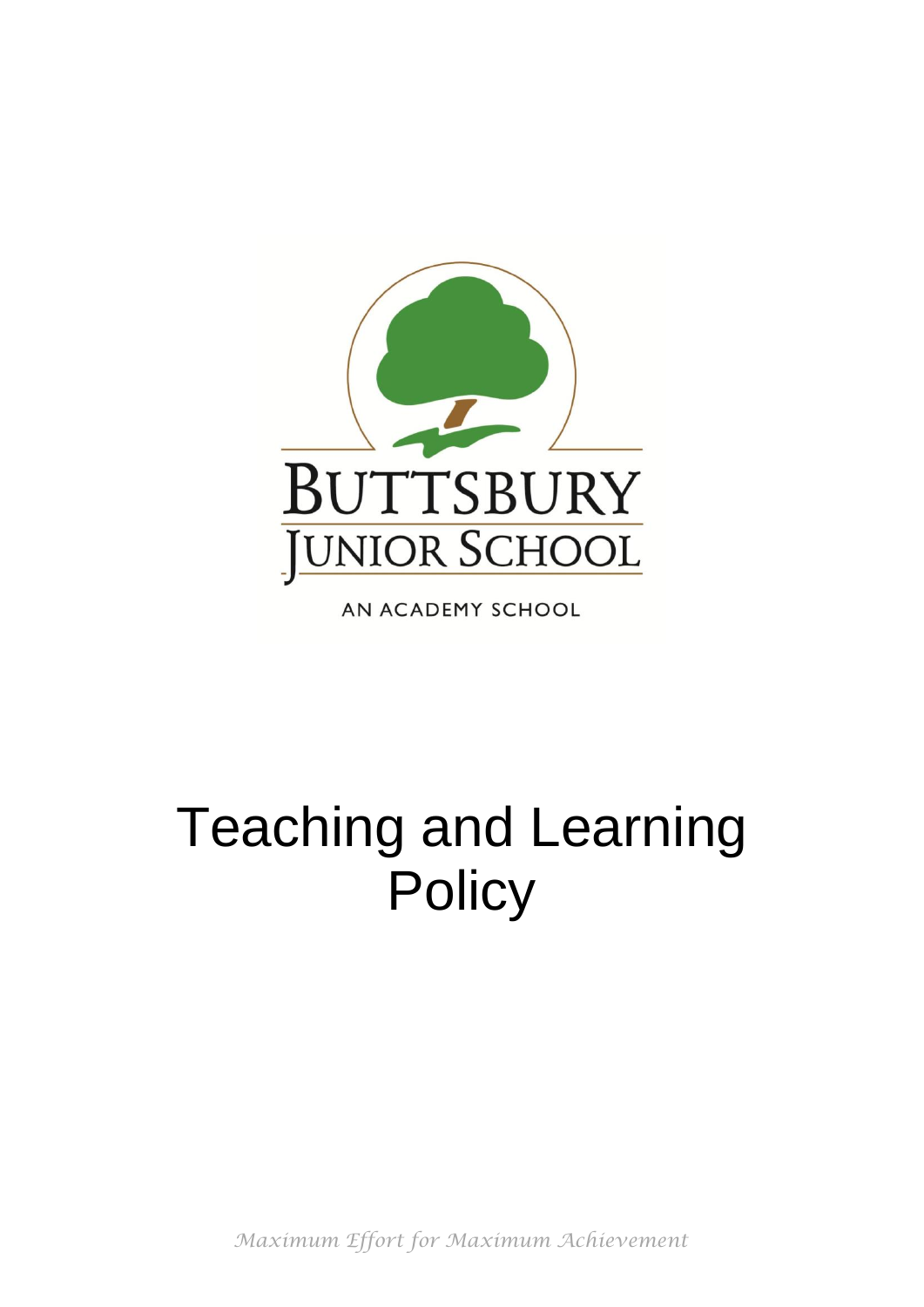

We believe that our children are well motivated and committed to their learning because:

- *1. Learning moves from the known to the unknown.*
	- Children are helped to draw upon previous experiences, knowledge and skills when learning something new.
	- Learning is cumulative i.e. built upon learning that is now secure.
	- **There is opportunity to revisit and practise new skills and concepts.**
	- Children have the opportunity to show Mastery of` their skills and knowledge by applying their learning to new situations.
- *2. The learning objectives (Can I?) and success criteria are clear.*
	- Children understand why they are doing a piece of work and how to measure the success of their work.
	- The activity is relevant and interesting to them.
- *3. Children are actively involved in their own learning and feel positive about it.*
	- They have opportunities to take responsibility for aspects of their own learning.<br>They are involved in assessing and recording their own achievements through
	- They are involved in assessing and recording their own achievements through selfassessment using WWW (What Went Well) and EBI (Even Better If).
	- They are given opportunities to discuss their work and progress and areas for development through peer assessment.
	- They are encouraged to formulate and ask questions of themselves and others.
	- The activity emphasises learning skills that are linked explicitly to developing independence.
	- Teachers provide 'live' feedback (verbal feedback within the lesson) which celebrates their successes and supports them with improvements.
	- Children are given time to edit and improve their learning.
- *4. A range of different teaching and learning strategies is employed.*
	- Learning is developed through visual, aural and kinesthetic approaches.
	- Children work practically before reflecting and generalising.
	- A variety of teaching styles are used.
	- The organisation is appropriate to the task, giving maximum access to a wide range of learning resources and aids.
	- Cross-curricular links with other subjects are created where suitable.
- *5. Learning activities are differentiated to meet the needs of the individual.*
	- Children are engaged in challenging activities which develop their learning.
	- Each child has a high chance of successfully completing a task.
	- Children self-select their own level of challenge.
	- Under achieving pupils and those on the SEN register are supported where necessary.
- *6. The children are well motivated and committed.*
	- They are able to see the progress they are making.
	- They feel positive about themselves as learners.
	- Their work is marked or discussed to highlight their strengths and areas for improvement.
	- There is a positive reward system that teachers, children and parents value.

# **Effective Teaching**

We believe that effective teaching will incorporate a variety of teaching styles, methods, techniques and approaches.

The best lessons will address the 'Non-Negotiables' as well as:

Be interesting to the children, keeping them involved and on task.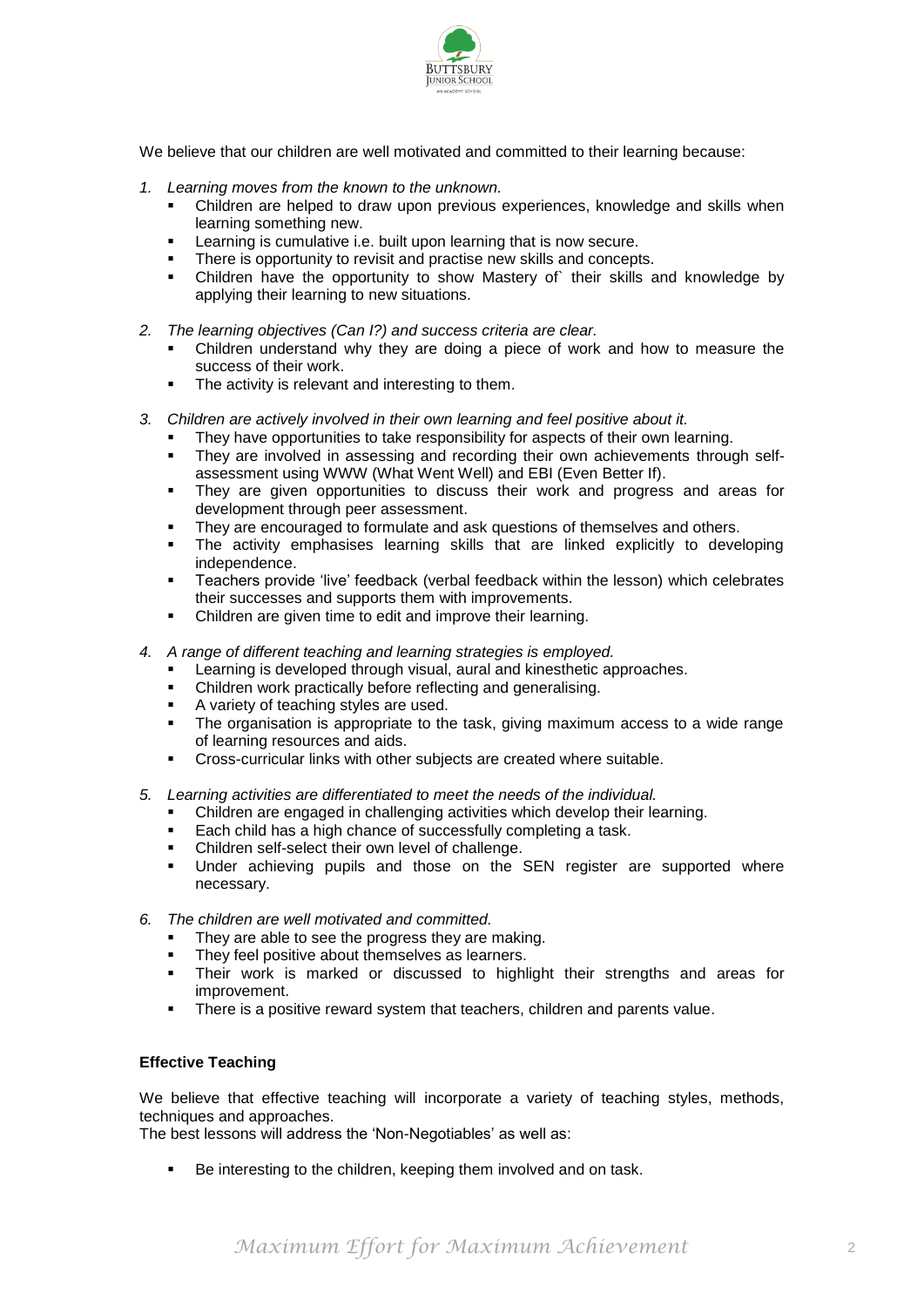

- Be well planned to meet specific learning objectives.
- Be flexible enough to adapt to particular circumstances that may arise during the lesson.
- Show that the teacher has used formative and summative assessment methods to assess the children's needs and inform planning.
- Clearly build upon former knowledge and learning experiences.
- Work is marked effectively in line with the school's Marking and Feedback Policy and the children are allowed time to reflect and develop their skills.
- Be differentiated to meet the needs of individual pupils or groups.
- Each lesson is differentiated through the use of three progressive challenges (C1, C2, C3) which the children self-select from. Teachers also include an extension task in every Literacy and Maths lesson and foundation subjects where appropriate.
- Give all children the opportunity to be involved and achieve success through clear and focused 'Can I?' statements and success criteria.
- Show appropriate organisation for the activity taking place e.g. individual, pair, group etc.
- Take place in a well-ordered room with appropriate resources readily available for the children and interactive working walls.
- Generate a purposeful working atmosphere with an appropriate level of noise.
- Demonstrate that the teacher is well informed and understands the subject matter being taught.
- Be based upon a relationship of mutual respect between the teacher and pupil with a good rapport evident.
- Utilise the skills of teaching assistants and other adults effectively.
- Children are encouraged to be independent learners through the reinforcement of the four Bs (Brain, Board, Buddy, Boss).
- Using our 'double teach' method to ensure all children are challenged and swiftly moved on throughout the lesson.
- Use of talk partners and buddies to promote talk and select children to answer at random with a no hands up policy.

## **Classroom Organisation**

The staff of Buttsbury School have agreed that the following aspects of classroom organisation should be evident throughout the school.

- The room should be tidy and orderly with labels to indicate where resources are kept.
- Displays of children's work, follow the school's Display Policy, and should be presented in an attractive way and changed regularly to reflect the learning taking place. These displays should be interactive, informative and reflect a balance of curriculum areas across the year. Working Walls are expected in Literacy and Maths.
- Class rules or guidelines should be displayed clearly.
- Appropriate timetables, routines, groups, monitor lists etc. should be displayed in a designated place within the classroom.
- Pupils' targets should be easily accessible to the children.
- Children should be aware of their groups or seating arrangements for particular subjects or activities. These should be varied to allow pupils to work in ability/mixed ability groups at appropriate times, thus having the opportunity to interact within different social groups.
- Pupils should be encouraged to take responsibility for an area/job within the class that is appropriate for their age and ability.
- Fire regulations should be clearly displayed and understood.

In addition to these aspects, the staff identified the following points that will be relevant as children progress through the school.

**There may no longer be a carpet area for focused group work.**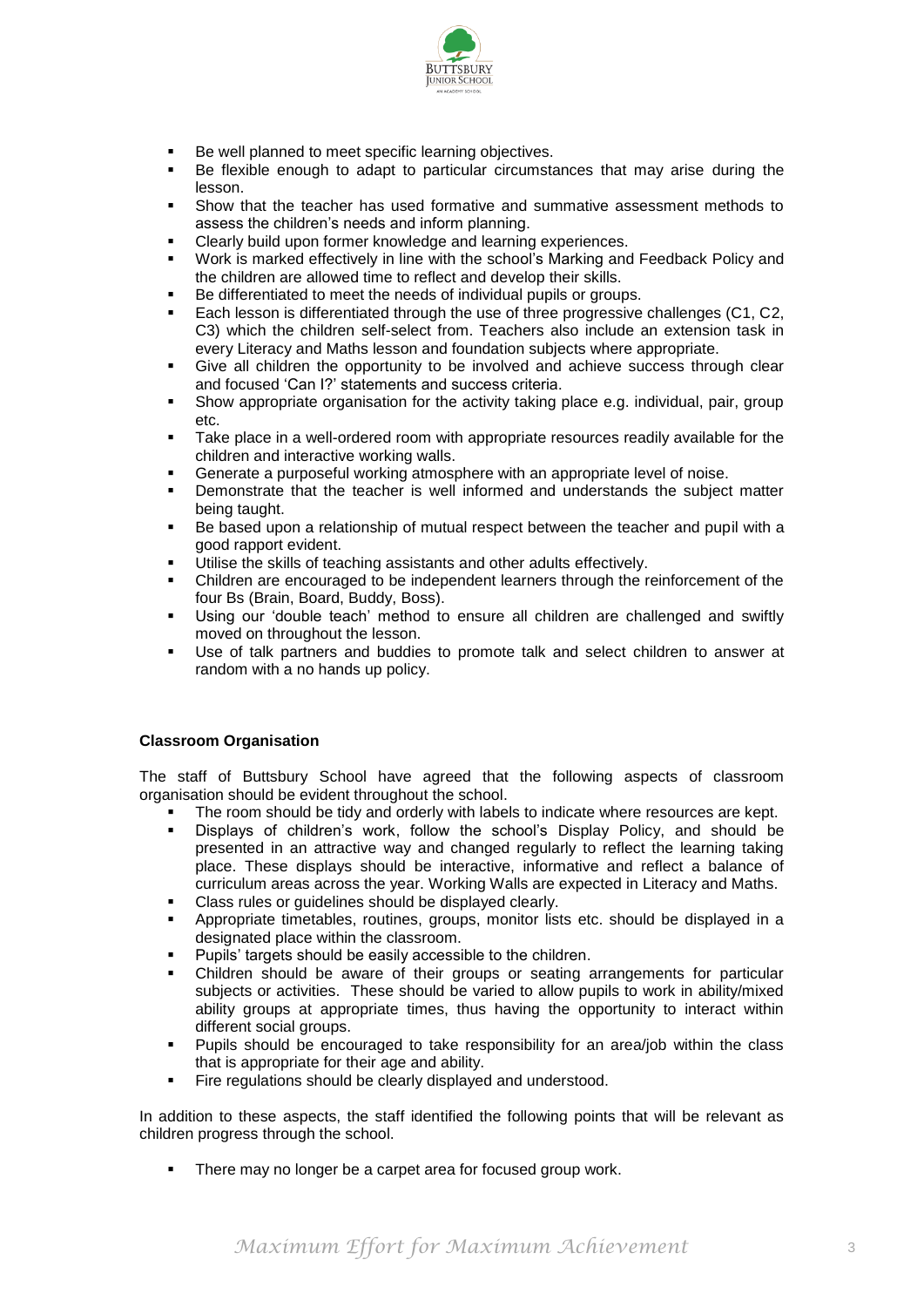

- There should be a place with topic and other books for the children to select from.
- In addition to the display of groups, responsibilities etc. there may be a noticeboard outlining duties and responsibilities outside the classroom, as well as giving details of research and investigations that the children are undertaking.

# **Roles and Responsibilities**

All members of the school community (teachers, teaching assistants, support staff, students, members of outside agencies, parents, pupils and governors) have a role to play in meeting the agreed aims of the school, but each group also has a specific contribution of its own to make to school life.

# *All groups of the school community*

We all work together to:

- Esteem children as individuals, respecting their rights, values and beliefs.
- Foster and promote good relationships and a sense of belonging to the school community.
- Provide a well-ordered environment in which all are fully aware of behavioural expectations.
- Offer equal opportunities in all aspects of school life and recognise the importance of different cultures.
- Encourage, praise and positively reinforce good relationships, behaviour and work.
- Work as part of a team, supporting and encouraging one another.

## *Subject Leaders*

Subject Leaders have responsibility for ensuring their CPD is up to date, being responsive to current educational trends and initiatives and ensuring that all staff have the most up to date information on issues and developments.

They:

- Play a leading role in developing policies and schemes of work for their area.
- Oversee the curriculum for their subject, establishing how good standards, continuity and progression can be achieved and sustained.
- Support colleagues and share their expertise.
- Manage the allocated budget and resources for their area.
- Contribute to the School Development Plan for their area and communicate their plans to other staff.
- Monitor and evaluate the curriculum and standards achieved, planning how they intend to use non-contact time to do this throughout the year. (See Monitoring and Evaluation section).

# *All Teachers*

Teachers will:

- Use a range of teaching techniques as identified in 'Effective Teaching' above and address the 'Non-Negotiables' .
- Ensure the school Marking and Feedback Policy is fully implemented.
- Organise the classroom as identified in 'Classroom Organisation' above.
- Plan challenging and stimulating work to enable children to reach the highest standards of personal achievement.
- Recognise and meet the needs of individual children.
- Follow the agreed national and school policies and schemes of work.
- Take responsibility for a curriculum area (excluding temporary or newly qualified teachers).
- Be good role models punctual, appropriately dressed for PE lessons, well prepared and organised.
- Share responsibility for their own professional development, in order to extend their understanding of current initiatives.
- Maintain good cross phase links, relationships and transitions.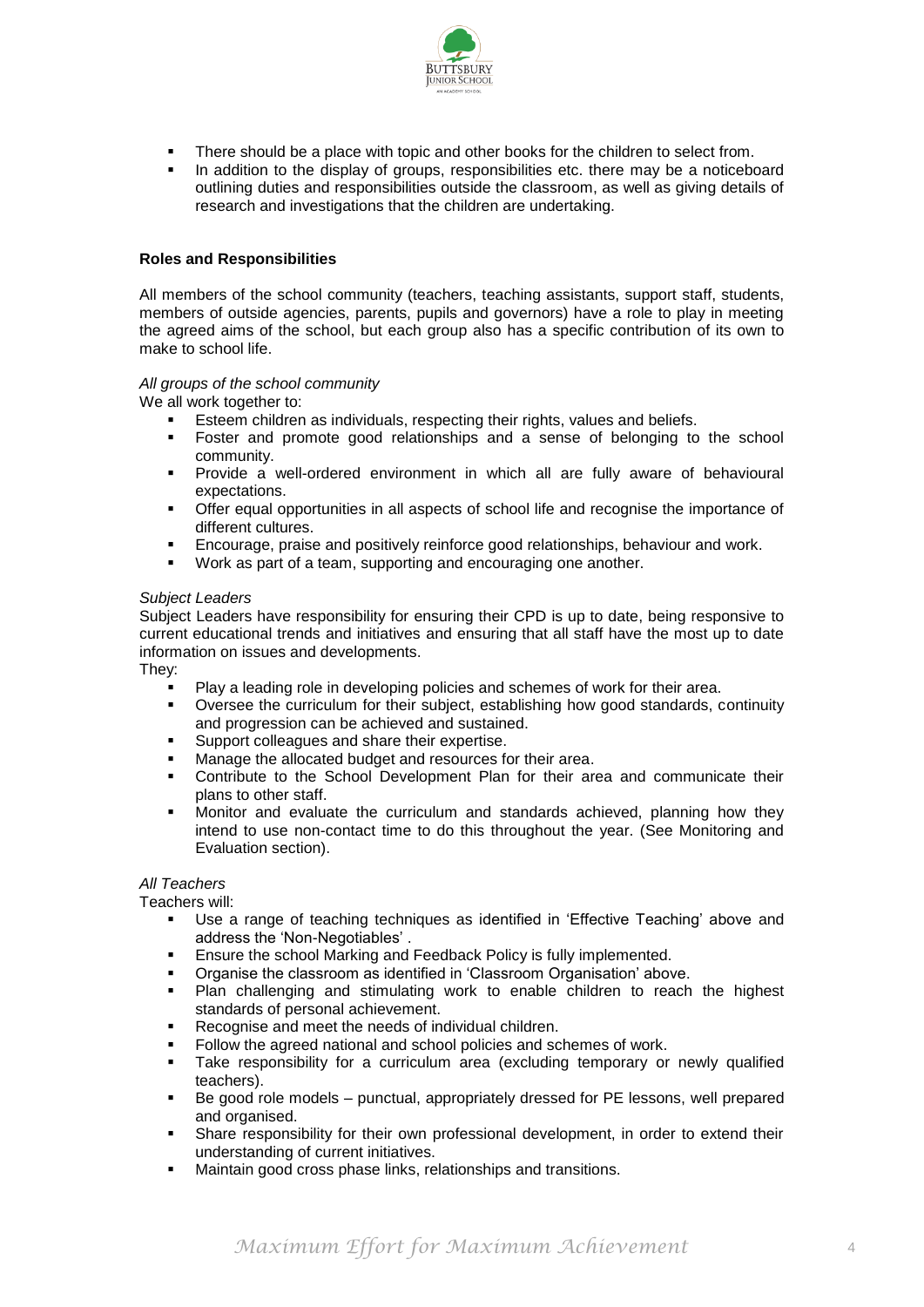

- Build successful partnerships with all the groups that form the school community.
- Work collaboratively with a shared philosophy and commitment to best practice.

# *Teaching Assistants:*

This group supports the teaching and learning that takes place:

- Listening to children talk and read and completing home/school diaries.
- Supporting groups of children (talking, questioning, modelling, reinforcing classwork, engaging in practical art, craft or technology activities).
- Leading intervention groups to support literacy and numeracy skills.
- Working with children who have Additional Support plans to support a particular target area.
- Attending relevant courses and training for their post.
- Accompanying educational journeys when appropriate.
- Supporting teachers and the Inclusion Manager by carrying out administrative tasks, preparing resources, carrying out assessments, photocopying and preparing displays.
- Taking part in 'live' marking and providing feedback to both children and teachers.

# *Voluntary Helpers:*

This group comprises of a number of people who may often be parents. They support the professionals in school in a number of ways, such as:

- Listening to children talking and reading and making supportive comments in home/school diaries.
- Supporting groups or individuals within the classroom under the supervision of the teacher.
- Using their personal talents and expertise to enrich the curriculum offered to the children in school.
- Using their personal talents and expertise to support extra curricular activities.
- Supporting children using the computer.
- Accompanying educational visits.
- Making costumes/props for assemblies, plays etc.
- Providing transport for activities taking place off the school site.

In addition to this, voluntary helpers may support the teacher by carrying out additional classroom activities.

Voluntary helpers at Buttsbury Junior School can work in the same class as their own child. Confidentiality is maintained by the helper once s/he leaves the classroom. All Voluntary Helpers are required to sign the Code of Conduct. Regular helpers are required to be CRB cleared and need to register in the school's Volunteer Helper book.

## *Students*

A variety of students work at Buttsbury Junior School at different times. They each bring skills and qualities, which are valued for their contribution to the children's learning.

*S.C.I.T.T. Students:*

- Form part of the staff team for the time that they are in the school.
- May spend time observing pupils.
- Will work with individuals, groups or the whole class under the supervision of the class teacher.
- Will plan work in line with the schemes of work and individual pupils' needs.
- Keep records of assessment etc.

*Other students eg. BTEC/N.V.Q. /Work Experience Students:*

- May spend time observing pupils.
- Will work with individuals or groups under the supervision of the class teacher.
- May assist with additional classroom activities such as preparing resources etc.
- Will follow the work schedule set out for them by their training body, but receive guidance from a designated member of staff within the school.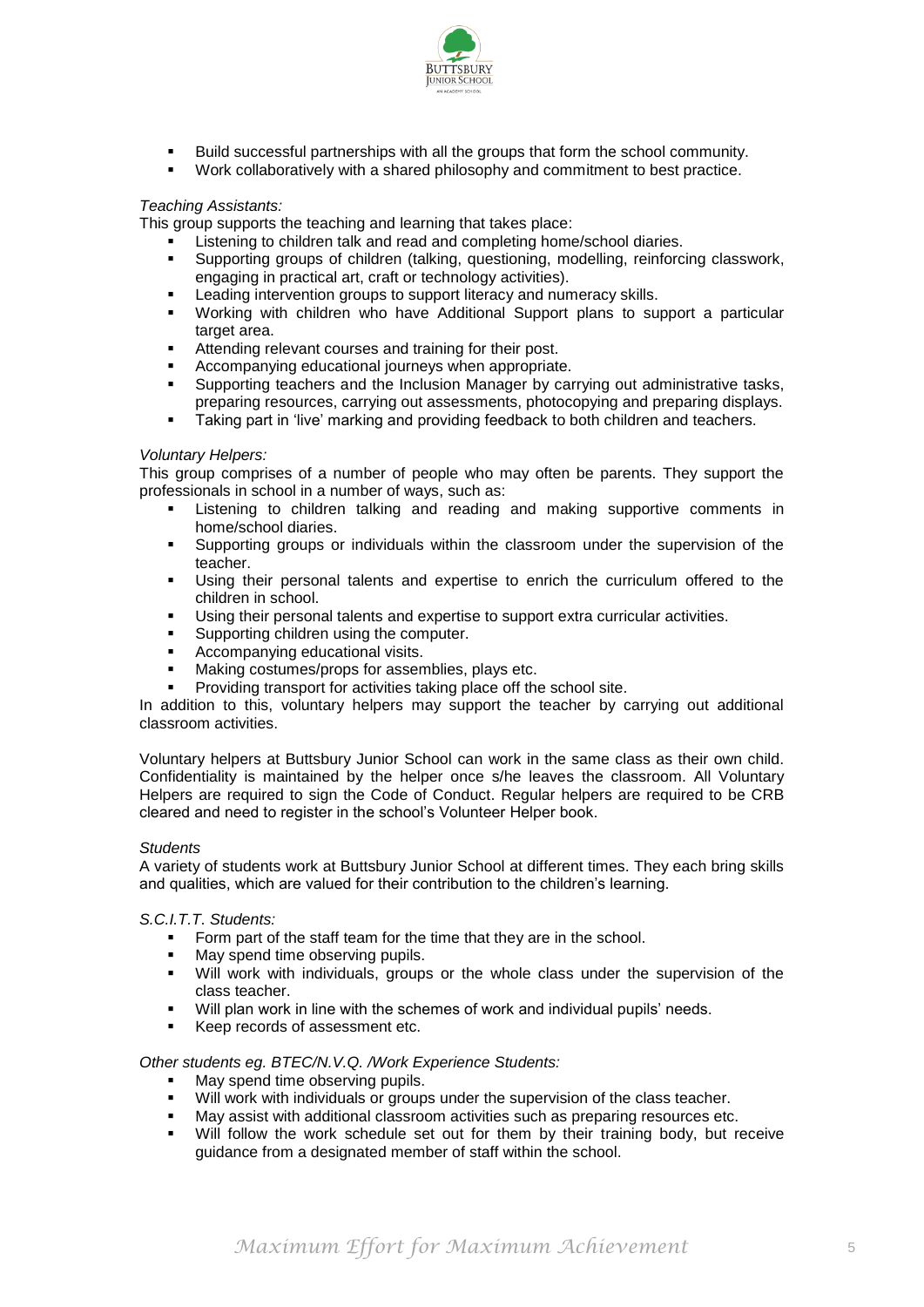

- Will need to adhere to guidelines set out by the school. (E.G. Not be over friendly with pupils)
- Will complete an induction meeting prior to their placement starting and sign the Code of Conduct form.

#### *Parents*

Our parents work towards the school aims by:

- Ensuring that children arrive at school on time, in good health, properly equipped and correctly dressed.
- **Ensuring that the children attend regularly, and making contact with the school on the** first morning of unforeseen absence.
- Providing support for the school's behaviour policy and the teacher's role.
- Being realistic about their child's abilities and offering encouragement and praise.
- Participating in discussions concerning their child's progress and attainments.
- Making early contact with school to discuss matters which may affect a child's happiness, progress or behaviour.
- Giving due importance to homework, reading and assisting in the learning of number facts and spellings.
- Allowing their child to take increasing responsibility for their own learning as they progress throughout the school.

#### *Pupils*

The positive, enthusiastic and well-motivated pupils at Buttsbury Junior School are the school's most precious asset. Children are active in their own learning by:

- Being polite and helpful, and treating others as they would want to be treated.
- Working hard and doing their best at all times.
- Listening carefully and respecting the opinions of others.
- Respecting their own and school equipment and the school building.
- **Being tidy in appearance.**

#### *Governors*

The Governing Body of Buttsbury Junior School has a positive involvement in the teaching and learning that takes place within the school in many ways, such as:

- Contributing annually to the School Development Plan.
- Monitoring and supporting teaching and learning through focused curriculum visits.
- Taking responsibility for developing expertise and building links with particular curriculum and/or management areas.
- Setting and managing the budget with the headteacher.
- Maintaining the school premises.
- Supporting school events, concerts etc.
- Fostering positive relationships with parents and the wider school community.

#### *Other Groups*

There are various other individuals, groups, friends and agencies who support the children's learning in a number of ways. Listed below are many of these.

Local clergy, local emergency services including the Police Force and Fire Brigade, the School Nurse and Dentist, Bikeability providers, representatives from various charities, peripatetic music tutors, visiting drama groups, storytellers etc. the Essex Schools' Library Service, Educational Psychology Service, Special Educational Needs Support Service, Speech Therapists, Educational Welfare Officer, local secondary schools, our School Development Advisor and other advisory staff.

## **Curriculum Organisation**

The emphasis throughout the curriculum is on working with meaning and understanding using a Mastery approach. The children study the following areas: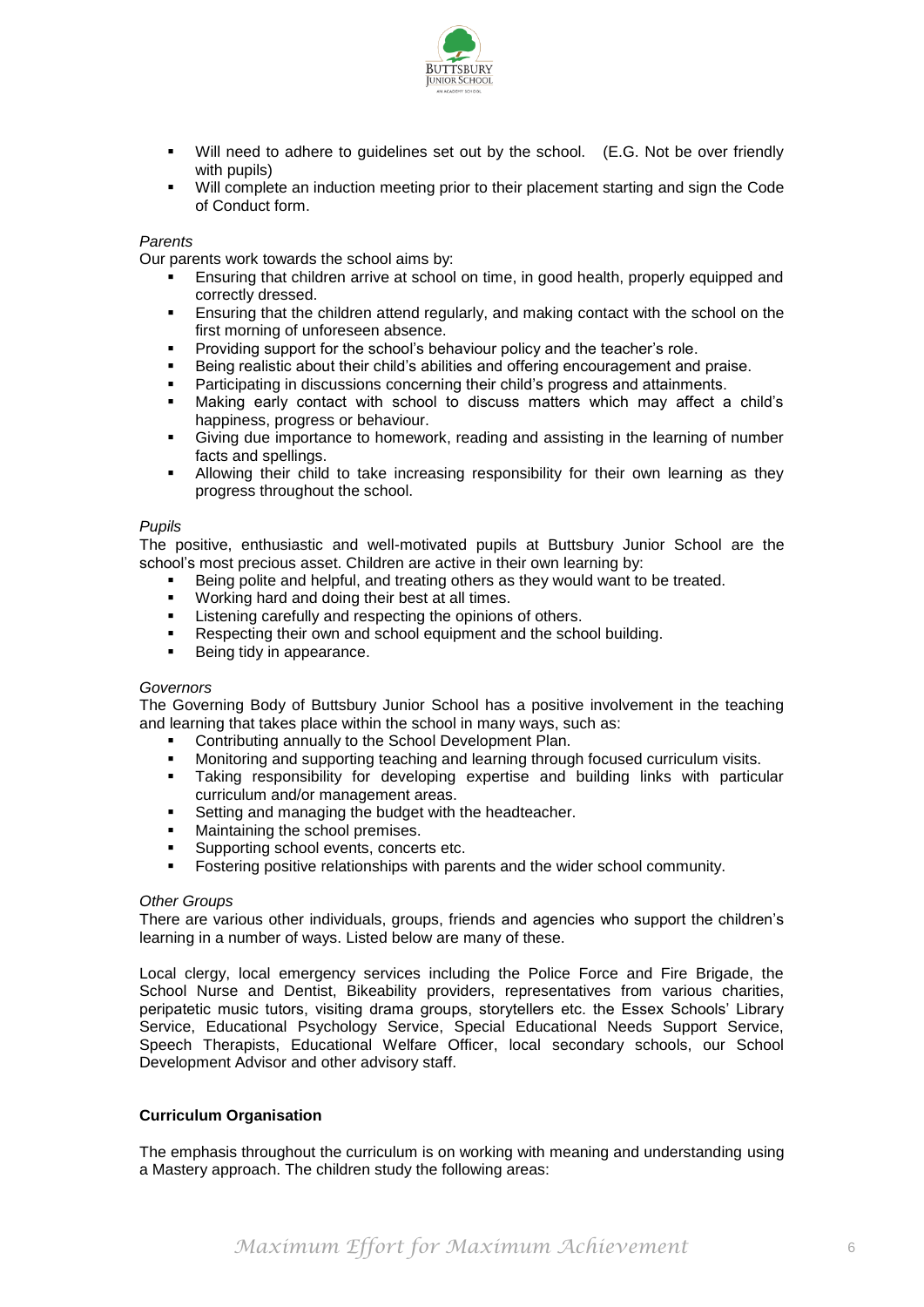

*The Core Curriculum:* (Statutory) English, Mathematics and Science.

*The Foundation Subjects:* (Statutory) Design and Technology, Computing, History, Geography, Art and Design, Music, MFL (in Key Stage 2) and Physical Education.

*The Basic Curriculum:* (Statutory) Religious Education.

*Other Areas:* Promoting Spiritual, Moral, Social and Cultural Development, Personal, Social and Health Education, Citizenship.

## *Homework*

In addition to work undertaken at school, the children are regularly set homework, in which they are asked to practise or extend their skills. (See Homework Policy).

# **Planning**

## *Long Term Planning*

The school has a Long Term Curriculum Plan that maps out our approach to these subjects and areas throughout the school years, as well as detailing the time allocations for different subjects. (See Long Term Curriculum Plan).

## *Medium Term Planning*

This is taken directly from the National Curriculum and certain schemes that are linked to a subject e.g ICT Inspires for Computing, Essex Scheme of Work for RE, Cambridge Scheme of Work for PSHE. The teachers look closely at the detailed learning objectives and activities and tailor these to meet the identified needs of the children.

## *Short Term Planning*

There are separate planning sheets for Literacy, Maths and Foundation Subjects, which record clearly the learning objectives, activities and differentiation for the week. It is also used by the curriculum leaders for monitoring purposes. Copies are kept in the planning files on the school server.

## **Monitoring And Evaluation**

The School Leadership Team, Subject Leaders and Governors are all active participants in regular and systematic monitoring and evaluation of teaching and learning across the school.

## *School Leadership Team*

The School Leadership Team monitors teaching and learning throughout the school through lesson observation, work scrutiny, pupil discussions and learning walks. This process is recorded and a monitoring file is kept in the Headteacher's Office.

#### *Subject Leaders*

Subject leaders are allocated non-contact time each half term, part of which should be used to monitor their subject area throughout the school. Subject Leaders meet with the Deputy Headteacher prior to their monitoring time and directly after. They complete records indicating where, when and how monitoring will take place. Observation forms called 'Blink Tests' are completed and copies are kept in the monitoring file in the headteacher's office. Evidence obtained will inform the School Development Plan, Staff Development and training etc.

## *Governors*

Members of the Governing Body should make regular, focused visits to the school in order to monitor the implementation and delivery of the curriculum and the provision of Special Educational Needs. They also monitor curriculum policy statements and the school's target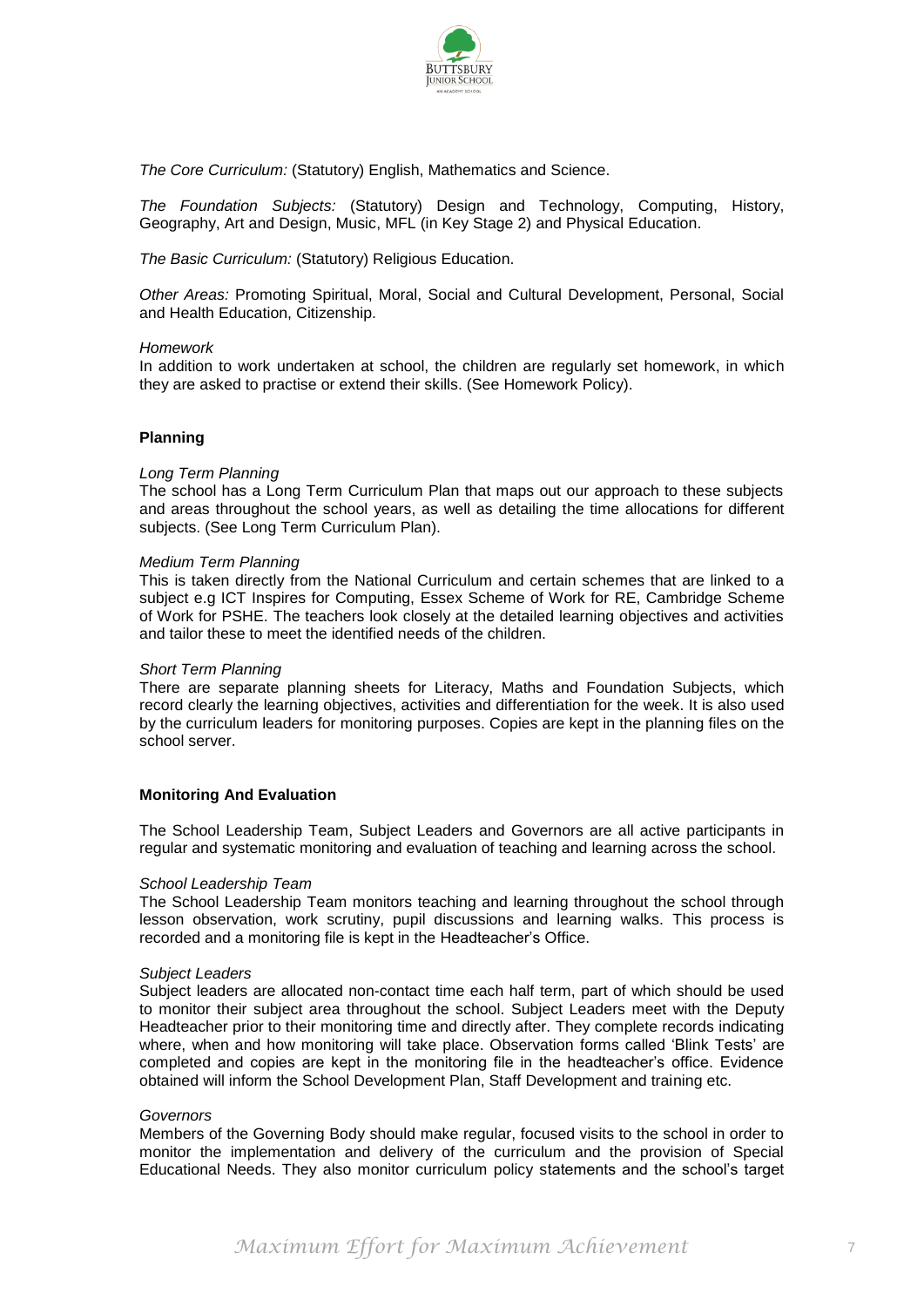

setting and assessment practices. Governor visit observations are recorded and copies are kept in the Headteacher's office.

# **Reviewing The Curriculum**

Curriculum review is a process that all members of the school team are involved in. Through participation of the whole staff and governors in reviewing the School Development Plan during the Summer Term, achievements are recorded and recognised and areas for development are identified over short, medium and long term periods for all areas.

# **Assessment, Record Keeping, Reporting, Achievement And Target Setting**

Assessment is an integral aspect of the teaching and learning process and forms part of a continuous cycle of curriculum planning and delivery to promote and ensure effective learning for all pupils.

Assessment opportunities are identified in short term planning at relevant times and may be of a formative or summative nature. Whatever the type of assessment, the evidence gained is used to inform the next stage of planning and is, therefore, of use in setting learning targets for cohorts, small groups or individuals.

The Assessment Leader works with core subject leaders and teachers to analyse test results to further improve standards.

There are specific systems identified in the Assessment policy for record keeping, reporting and target setting, each of which has been set up to have a direct effect upon the achievement of the pupils and ensure that effective learning is taking place.

We strive to make our whole approach towards assessment relevant, meaningful and manageable with every process taking place for a very clear purpose and directly impacting the children's learning. Further details can be found in the Assessment policy.

## **Feedback**

Feedback to pupils is achieved through a number of means, including discussion, marking and the target setting process. More details of these methods are given in the Feedback and Marking section of the Assessment policy. We aim to help children learn, not to find fault, therefore comments etc. aim to be positive, constructive and linked to the identified learning objectives where appropriate. Where possible, the feedback will occur in the presence of the child, this will not always be appropriate, however, and in such cases work will be marked or discussed soon after the lesson.

## **Rewards and Celebration of Good Work and Behaviour**

We aim to encourage and motivate children so that good work and behaviour is normal procedure. This is achieved through following our school code of conduct as outlined in the Policy for Behaviour and Discipline. We support this by various reward systems such as:

- **Praise and recognition from staff.**
- Praise and recognition from peers.
- Certificates of merit for good work or appropriate behaviour over a period of time.
- Writer of the Week.
- Reader of the Week.
- Mathematician of the Week.
- Written comments in books etc.
- Reward stickers.
- House points.
- Headteacher's award stickers.
- Merit Award Assemblies.
- **Recognition in assemblies.**